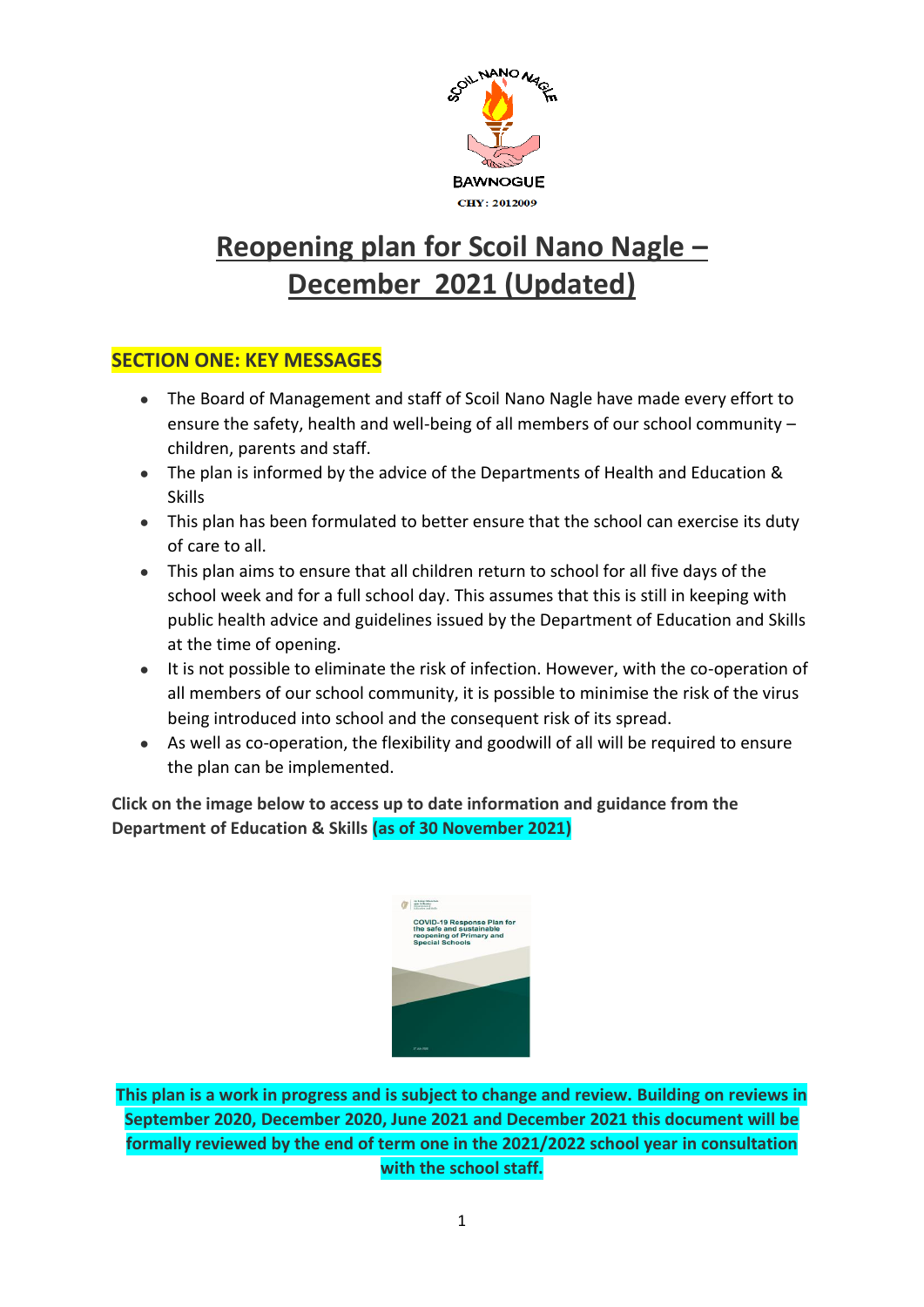# **SECTION TWO: COVID-19 AND BASIC PRECAUTIONS**

COVID – 19 is a new illness that can affect the lungs and airways and is caused by a new virus called the Coronavirus.

Coronavirus is spread in sneeze or cough droplets. To infect you, it has to get from an infected person's nose or mouth into your eyes, nose or mouth. This can be direct or indirect (on hands, objects, surfaces). If you come into close contact with someone who is shedding the virus and who is coughing or sneezing or if you touch - with your hands - surfaces or objects that someone who has the virus has coughed or sneezed on, and then touch your mouth, nose or eyes without having washed your hands thoroughly you may contract the virus.

As COVID-19 is a new illness, we are still learning about how easily the virus spreads from person to person and how to control it, so it is important to keep up to date and make sure you are using the most up to date guidance available. This information is available from the following links:

• HSE-HPSC[: https://www.hpsc.ie/a-z/respiratory/coronavirus/novelcoronavirus/](https://www.hpsc.ie/a-z/respiratory/coronavirus/novelcoronavirus/)

• HSE Hub: <https://www2.hse.ie/conditions/covid19/symptoms/>

• Department of Health: [https://www.gov.ie/en/news/7e0924-latest-updates-on-covid-19](https://www.gov.ie/en/news/7e0924-latest-updates-on-covid-19-coronavirus/) [coronavirus/](https://www.gov.ie/en/news/7e0924-latest-updates-on-covid-19-coronavirus/)

COVID-19 can be a mild or severe illness. Severe illness is much more common in older people (especially older than 70) and in people vulnerable for other reasons. Severe illness is much less common in children and young adults in good health. (See below)

### **The most common symptoms of Covid 19 are:**

- Cough this can be any kind of cough, usually dry but not always
- Fever high temperature over 38 degrees Celsius
- Shortness of Breath
- Breathing Difficulties
- Lack of smell, of taste or distortion of taste
- Aches and pains
- Fatigue

Other uncommon symptoms of coronavirus include:

- Sore throat
- Headaches
- Runny or stuffy noses
- Feeling sick or vomiting
- Diarrhoea

Symptomatic people appear to be most infectious for other people in the early days after symptoms begin. Infection can also spread from people in the day or two before they get symptoms and it can spread from some people who get an infection but have no symptoms or such mild symptoms that they take little notice of them (asymptomatic spread). People are no longer infectious for other people 14 days after they have developed symptoms.

**Best practice for Parents and Pupils:** In order to prevent the spread of the virus: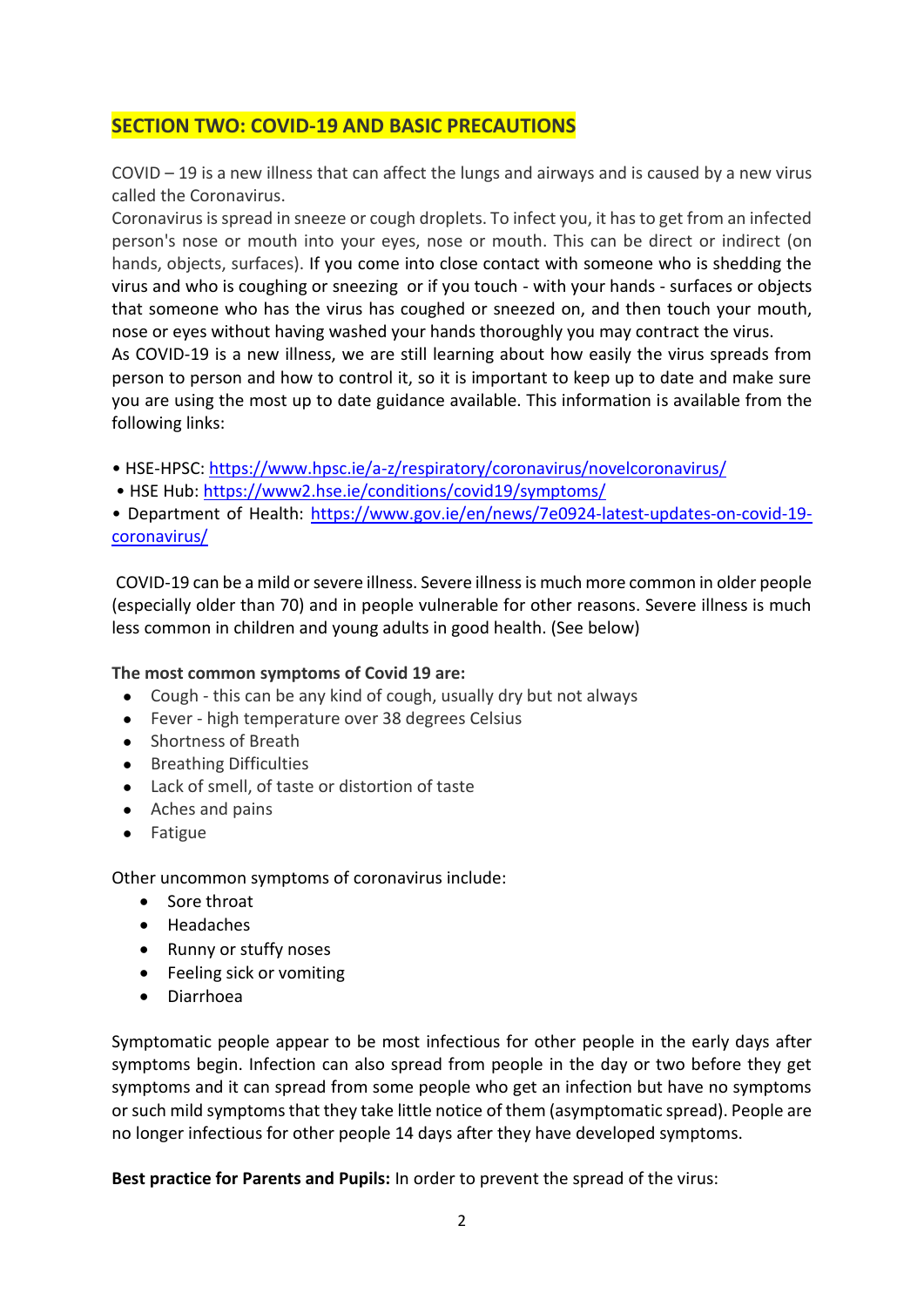- if you have been in contact with someone who is displaying any COVID-19 symptoms
- If you have coughed or sneezed
- if you were in contact with someone who has a fever or respiratory symptoms (cough, shortness of breath, difficulty breathing)
- if you have been on public transport,
- if you have been in a crowd (especially an indoor crowd)
- if you have handled animals or animal waste
- If you move from one room to another room or from inside to outside areas
- If you have physical contact with a child from another group other than their own group
- if your hands are dirty
- when you arrive and leave buildings including your home or anyone else's home
- After using the toilet
- Before having a cigarette or vaping before and after eating
- Before and after preparing food
- Before and after eating your own food breaks/lunches
- After assisting a child to use the toilet or using the toilet themselves
- After contact with bodily fluids (runny nose, spit, vomit, blood, faeces)
- After cleaning tasks

### **You must - Wash your hands with soap and water (which is the best method to get rid of germs) and or use a hand sanitiser**

**You must - Practice good respiratory hygiene**: that is, when coughing and sneezing, cover your mouth and nose with flexed elbow or tissue – discard tissue immediately into a closed bin and clean your hands with alcohol-based hand rub or soap and water.

**You must - Maintain social or physical distancing**: that is, leave at least 2 metres (6 feet) distance between yourself and other people where possible, particularly those who are coughing, sneezing and have a fever.

### **Must not engage in handshaking or hugging**

**Must avoid touching your eyes, nose and mouth** – if you touch your eyes, nose or mouth with your contaminated hands, you can transfer the virus from the surface to yourself Keep your hands in good condition. Moisturise them often. Any basic product that is not perfumed or coloured is OK**.**

On 18th August 2021, the DES issued updated guidance on "Infection Control Measures". This specific guidance is available via the following link: (page  $10 -$  page  $21$ ): [https://www.gov.ie/en/publication/e1141-covid-19-response-plan-for-the-safe-and](https://www.gov.ie/en/publication/e1141-covid-19-response-plan-for-the-safe-and-sustainable-operation-of-primary-and-special-schools/)[sustainable-operation-of-primary-and-special-schools/](https://www.gov.ie/en/publication/e1141-covid-19-response-plan-for-the-safe-and-sustainable-operation-of-primary-and-special-schools/)

A copy of the updated guidance and other supporting materials have also been made available to all staff through the school's shared drive. This can be accessed at any time, both on site and remotely.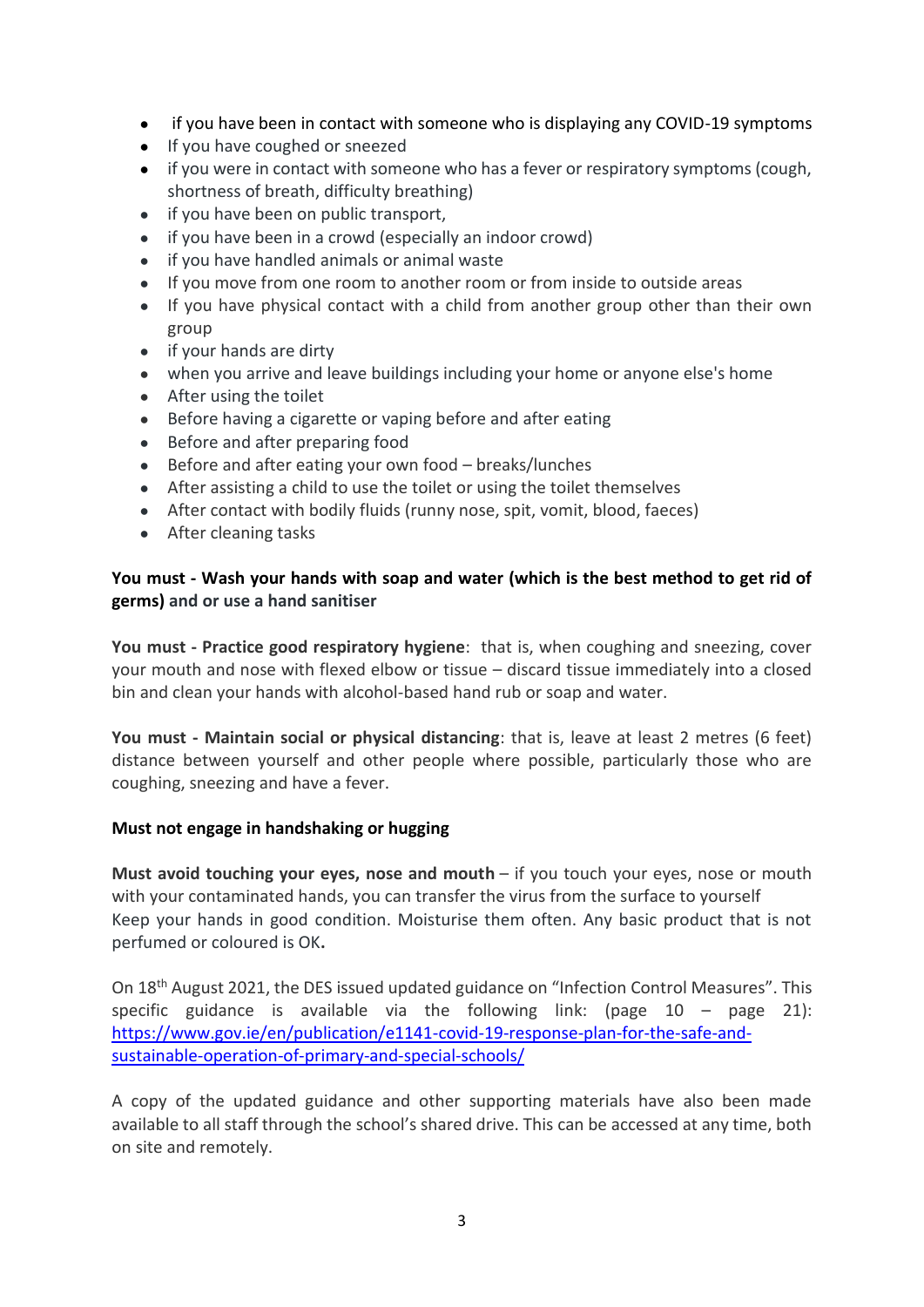The enhanced "Infection Control Measures" section provides added detail on key areas:

- How to minimise the risk of introducing Covid-19 into schools (including staff selfawareness)
- The symptoms of Covid-19
- Essentials of respiratory hygiene
- Essentials of hand hygiene
- Physical distancing (for children and staff alike)
- Use of PPE in schools (including face masks)
- Impact of Covid-19 on certain school activities (particularly music, sport and Aistear in our junior school context).

**The staff will complete multiple lessons on correct hygiene, lining up protocols, the importance of hand sanitising, staying within their pods/bubbles etc. with the children during the first weeks following reopening on 1st September 2021 and again when school reopens in January 2022.**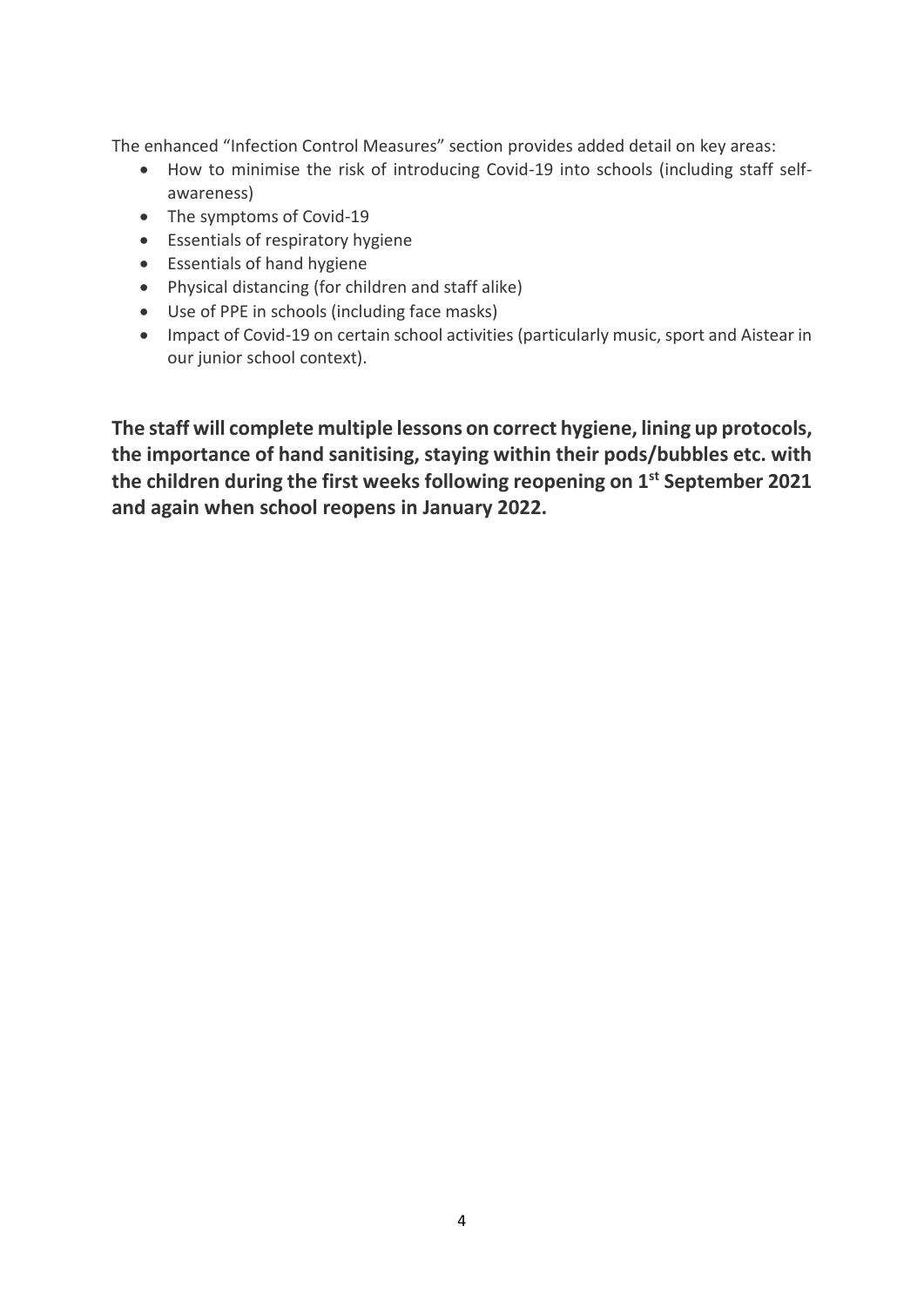# **SECTION THREE (A): PUPIL ILLNESS**

### **Role of Parents/Guardians**:

It is important that parents/guardians have a clear understanding of the benefits and risk of childcare and that it is not possible to guarantee that infection can be prevented in any setting either in a childcare centre, school or in the home.

If a child appears unwell on entering the classroom or at any time during the day, the class teacher will notify the school office and the child's temperature may be taken at the principal's discretion. A decision will then be made about the need to make use of the isolation room. In the interests of the safety of the staff and the other children, the principal will contact the parent/guardian and ask them to take the child home immediately.

Pupils must self-isolate or restrict their movements at home if they display any signs or symptoms of COVID-19 and contact their family doctor to arrange a test

Pupils should not return to or attend school in the event of the following:

- If they are identified by the HSE as a close contact of a confirmed case of COVID-19
- If they live with someone who has symptoms of the virus
- If they have travelled outside of Ireland; in such instances staff are advised to consult and follow latest Government advice in relation to foreign travel.

Families of pupils must cooperate with any public health officials and the school for contact tracing purposes and follow any public health advice in the event of a case or outbreak in the school.

The school will operate a zero tolerance policy on the above. Requests to keep pupils in from yard time will not be granted. Adequate supervision cannot be provided to meet such requests.

Temperature testing may take place, at the discretion of the principal/deputy principal, as is currently the practice for children who may be unwell. Parents/Guardians will be contacted immediately and must bring the child home if the temperature is over 37.5 C.

It is each parents'/guardians' responsibility to ensure that the school office has accurate and up-to-date contact information for their family.

To provide further reliability to our contact database, the school's attendance secretary and other staff will seek to contact families who have provided partial or incomplete phone numbers/e-mail addresses.

This section has been updated to take account of the HPSC's *School Pathway for Covid-19, The Public Health Approach*- issued to schools on 27th August 2020, and subsequently added to on 23<sup>rd</sup> February 2021.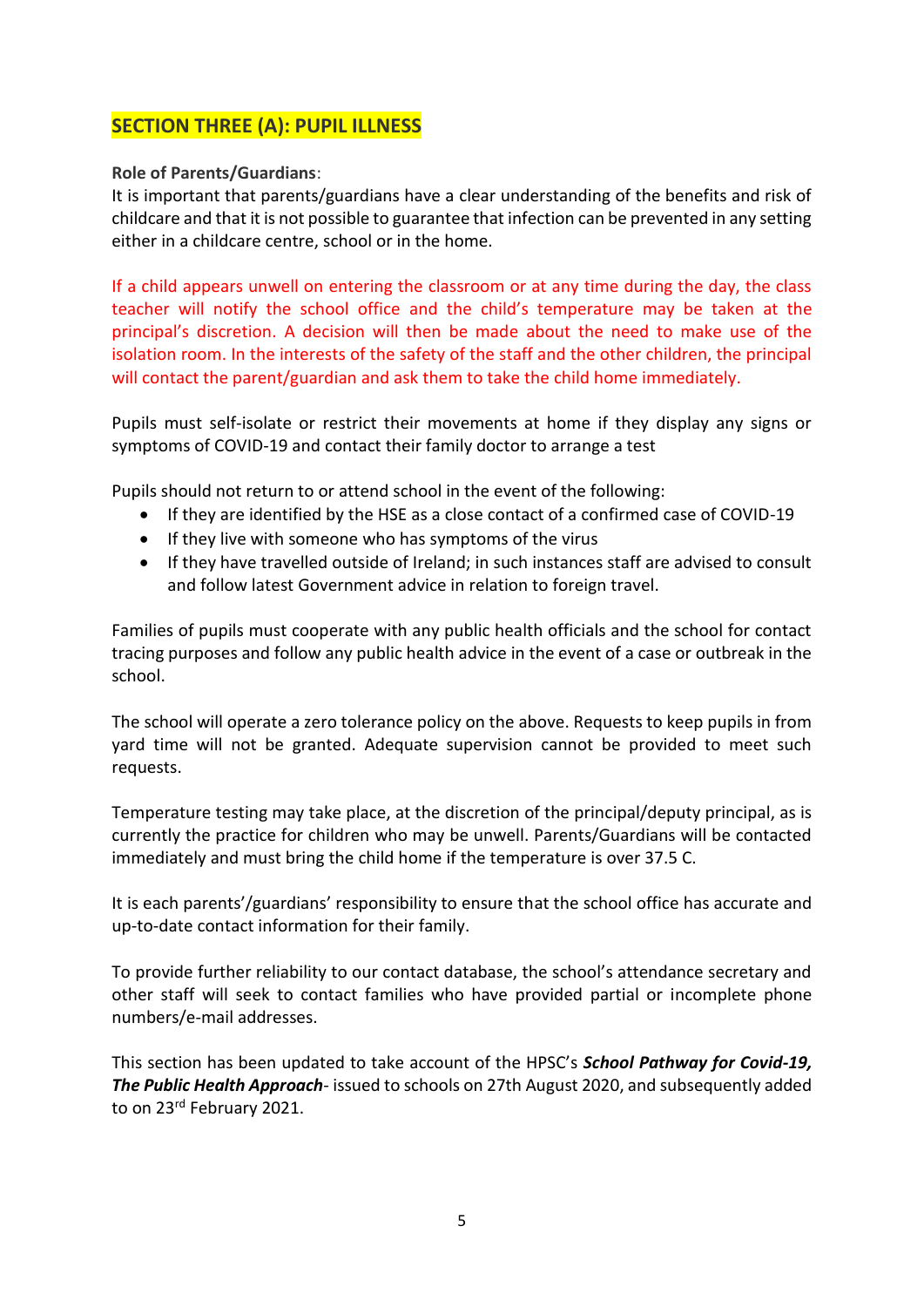# **SECTION THREE (B): STAFF ILLNESS**

Staff must self-isolate or restrict their movements at home if they display any signs or symptoms of COVID-19 and contact their family doctor to arrange a test. A test can also be booked through the HSE website, [www.hse.ie.](http://www.hse.ie/)

Staff should not return to or attend school in the event of the following:

- If they are identified by the HSE as a close contact of a confirmed case of COVID-19
- If they live with someone who has symptoms of the virus
- If they have travelled outside of Ireland; in such instances staff are advised to consult and follow latest Government advice in relation to foreign travel.

Staff must cooperate with any public health officials and the school for contact tracing purposes and follow any public health advice in the event of a case or outbreak in the school.

Staff must undergo any COVID-19 testing that may be required in their school as part of mass or serial testing as advised by Public Health.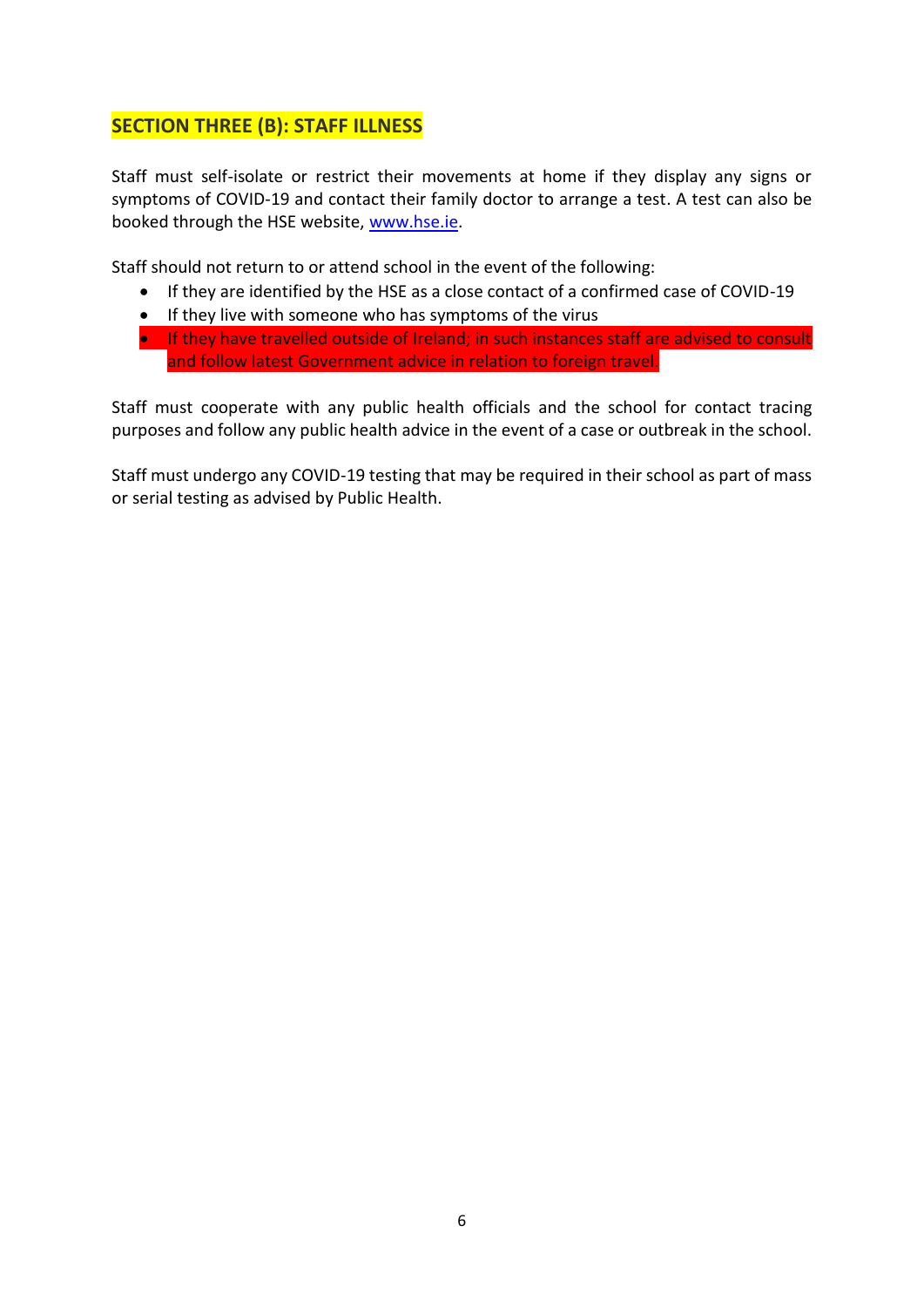# **SECTION FOUR: ARRIVAL AND DISMISSAL PROTOCOLS**

### **General Principles:**

- Parents/guardians must arrive on time for dropping off and collecting their child.
- The school gates will open at 8.50 a.m. Children and parents/guardians should not congregate at the gate prior to this time. Social distancing should be observed upon entry. Adults who enter school grounds should wear a face covering in line with the policy applicable to school staff.
- Only parents/guardians who are well and have no symptoms of COVID-19 (or who have served the required quarantine time of 14 days where advised) are allowed to drop off and collect children.
- Any parent/guardian who is in a high risk category should not drop off or collect children in order to protect themselves.
- The school operate a one-way system for entry (front gate) and exit (side gate) of parents in the morning.
- For Junior Infant children, parents should exit the yard once they have visual confirmation that their child has joined their correct line. In the case of senior infant, 1<sup>st</sup> and 2<sup>nd</sup> class pupils, parents may escort their child to the drop-off zone (operated by two staff members) but they should then exit the school grounds immediately via the side gate. Under no circumstances are parents allowed to proceed beyond the drop-off zone.
- Junior and senior infants will go home at 1.36 p.m./1.40 p.m., Early Start (morning group and afternoon groups respectively) at 11.30 a.m. and 2.30 p.m., and 1<sup>st</sup> and 2<sup>nd</sup> classes at 2.36p.m./2.40 p.m.
- The junior and senior infants will enter/exit through their usual separate doors; bottom corridor and top corridor respectively.
- $\bullet$  The 1<sup>st</sup> and 2<sup>nd</sup> class pupils will enter/exit through their usual separate doors; prefabs and top corridor respectively.
- No parent/guardian will be allowed within the school building.
- **Should a matter of urgency arise for parents/guardians, they must phone the office** and make an appointment for access.
- **Parents/guardians will not enter the building when making an early collection – they should communicate with the school office via the intercom. A member of school staff will arrange for the child to be brought to the front door. Early collections will not be facilitated from 1.20 p.m. until 1.40 p.m. and again from 2.20 p.m. until 2.40 p.m.**
- Pre-arranged parental access to the building will only be permitted once the adult has used hand sanitiser and is wearing a face covering/mask. Once inside the school building the adult must complete the visitor log, maintain the required social distance and follow the directions of the principal/staff members.
- At arrival and departure times of children, social distancing is to be maintained by children and parents/guardians. Under no circumstances are parents/guardians to gather in groups while waiting for the bell to sound.
- The In-school management team and other mandated staff will provide supervision in the drop-off zone and lining-up areas each morning.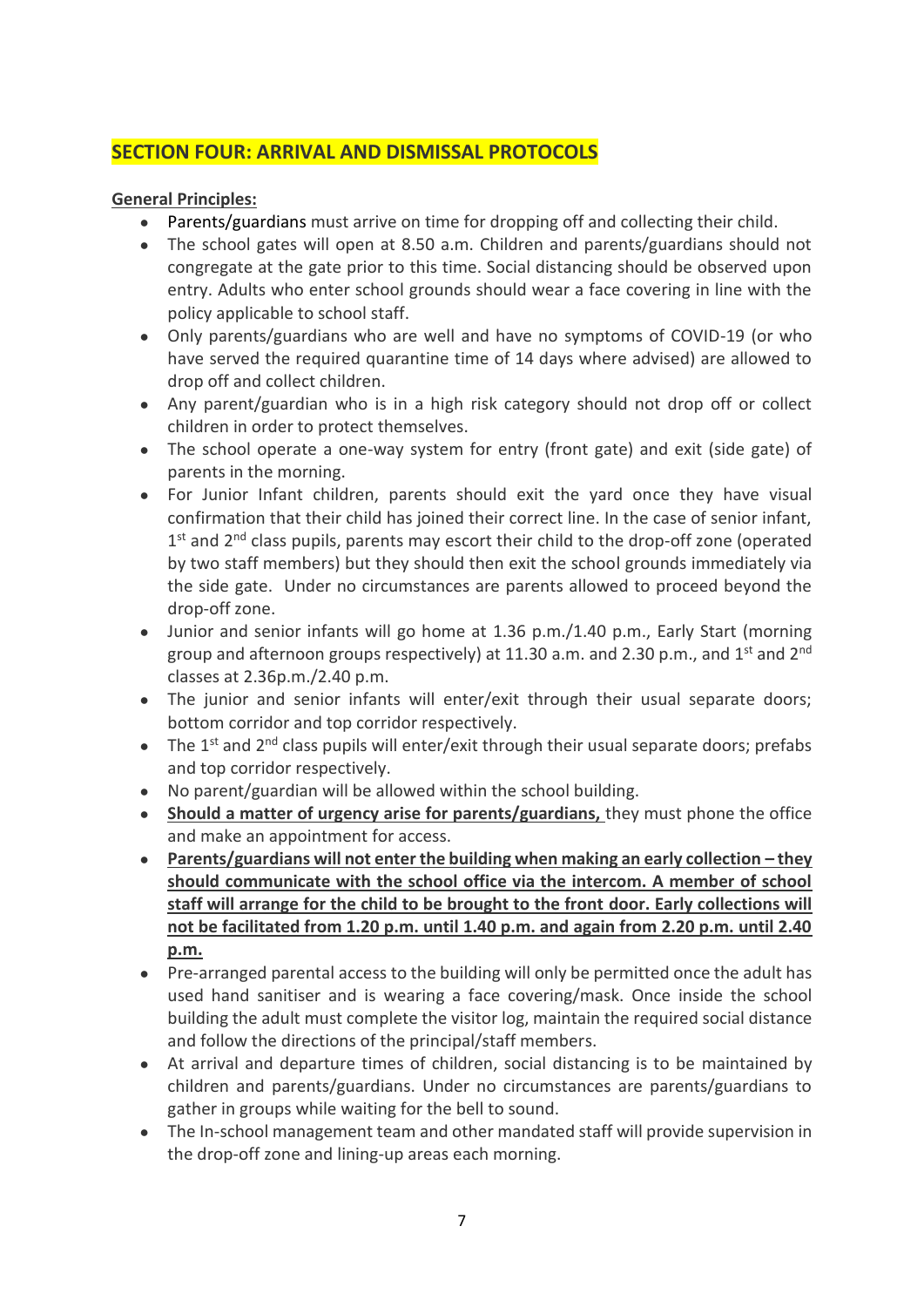### **Line Up Areas:**

- Children will line up at the same line at both entry and home time.
- Line numbers will match the room number of each class.
- All lines will be at least 2m from each other.

Line numbers are as follows:

Bottom Yard (At school gable, Facing Lindisfarne Ave):

- o Line/Room 1: Ms. Banscherus
- o Line/Room 2: Ms. Counihan

### Bottom Yard (at entrance to infant corridor):

- o Line/Room 3: Ms. Delahunt
- o Line/Room 4: Ms. Flannelly
- o Line/Room 5: Ms. McWilliams
- o Line/Room 6: Ms. McLoughlin

### Top Yard (at entrance to top corridor):

- o Line/Room 10: Ms. Duignan
- o Line/Room 11: Ms. Lyons
- o Line/Room 12: Ms. Rogers
- o Line/Room 13: Ms. Howard

### Middle Yard:

- o Line/Room 14: Ms. Mulhern
- o Line/Room 15: Ms. Gaffney
- o Line/Room 16: Ms. Kenny
- o Line/Room 17: Sr. Marren

### Adjacent to the Prefabs:

- o Line/Room 18: Ms. McNelis
- o Line/Room 19: Ms. Allman
- o Line/Room 21: Ms. Finn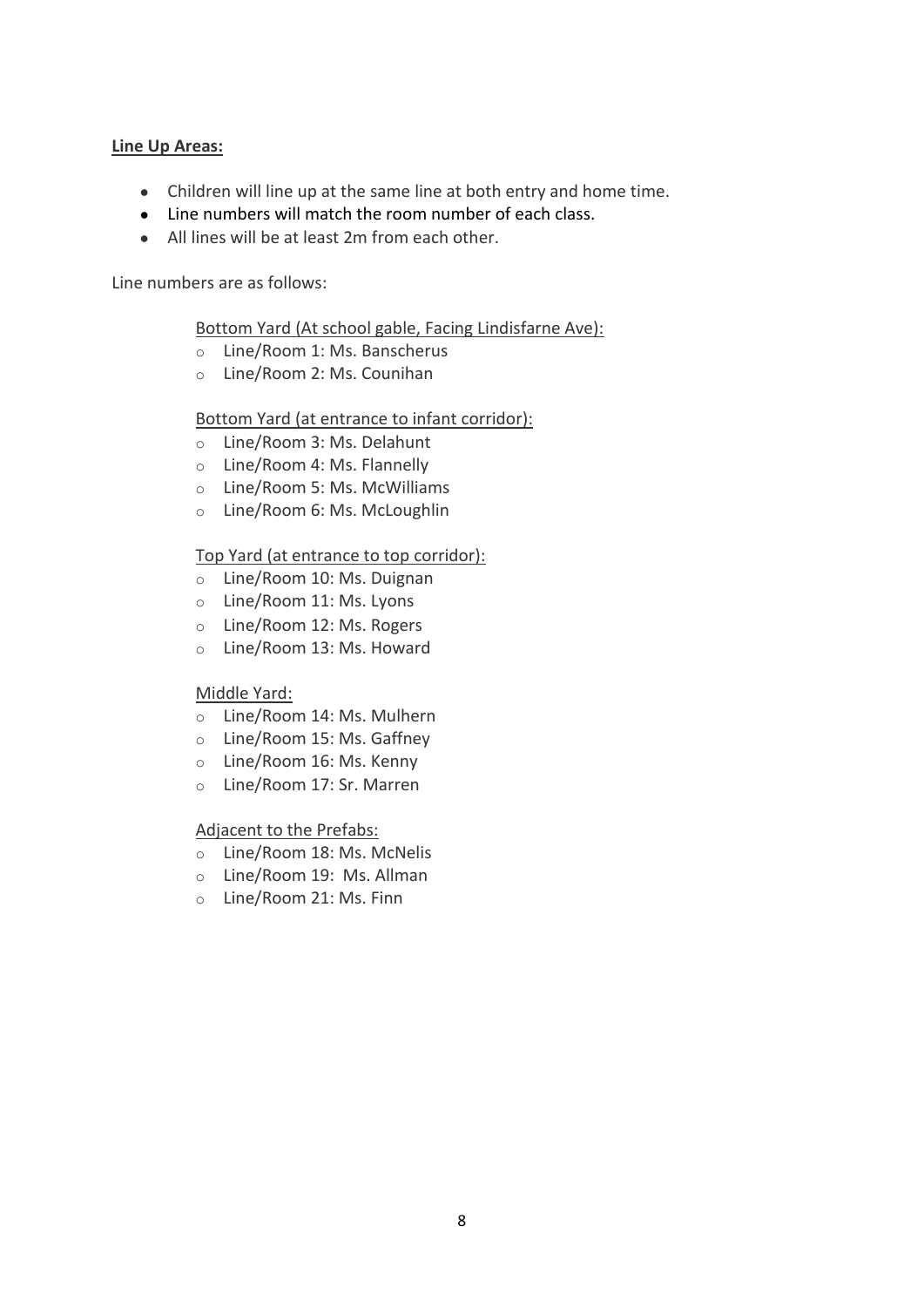### **Daily Morning Assembly:**

**At 8.50 a.m.** the gates will be opened.

**At 9.00 a.m.** all pupils will enter the school building via their designated door whilst maintaining social distancing.

| Early Start (Rm. 1) Ms. Banscherus | Enter via bottom corridor door (main door at noon) |
|------------------------------------|----------------------------------------------------|
| Early Start (Rm. 2) Ms. Counihan   | Enter via bottom corridor door (main door at noon) |

Junior infants (Rm.3) Ms. Delahunt Enter via bottom corridor door Junior infants (Rm.4) Ms. Flannelly Enter via bottom corridor door Junior infants (Rm.5) Ms. McWilliams Enter via bottom corridor door Junior infants (Rm.6) Ms. McLoughlin Enter via bottom corridor door **(Teachers will ensure an orderly entry to allow one class at a time proceed)**

Junior infant classes have priority over Early Start classes when entering the building

| (Teachers will ensure an orderly entry to allow one class at a time proceed) |                             |  |
|------------------------------------------------------------------------------|-----------------------------|--|
| Senior infants (Rm.13) Ms. Howard                                            | Enter via top corridor door |  |
| Senior infants (Rm.12) Ms. Rogers                                            | Enter via top corridor door |  |
| Senior infants (Rm.11) Ms. Lyons                                             | Enter via top corridor door |  |

| (Teachers will ensure an orderly entry to allow one class at a time proceed) |                             |  |
|------------------------------------------------------------------------------|-----------------------------|--|
| 2 <sup>nd</sup> Class (Rm.17) Sr. Marren                                     | Enter via top corridor door |  |
| 2 <sup>nd</sup> Class (Rm.16) Ms. Kenny                                      | Enter via top corridor door |  |
| 2 <sup>nd</sup> Class (Rm.15) Ms. Gaffney                                    | Enter via top corridor door |  |
| 2 <sup>nd</sup> Class (Rm.14) Mr. Mulhern                                    | Enter via top corridor door |  |

Senior infant classes have priority over  $2<sup>nd</sup>$  classes when entering the building

1<sup>st</sup> Class (Rm.10) Ms. Duignan **Enter via top corridor door** 1<sup>st</sup> Class (Rm.18) Ms. McNelis Enter prefabs (Main road end) 1<sup>st</sup> Class (Rm.19) Ms. Allman Enter prefabs (Main road end) 1<sup>st</sup> Class (Rm.21) Ms. Finn Enter prefabs (Talbot end) **(Teachers will ensure an orderly entry to allow one class at a time proceed)**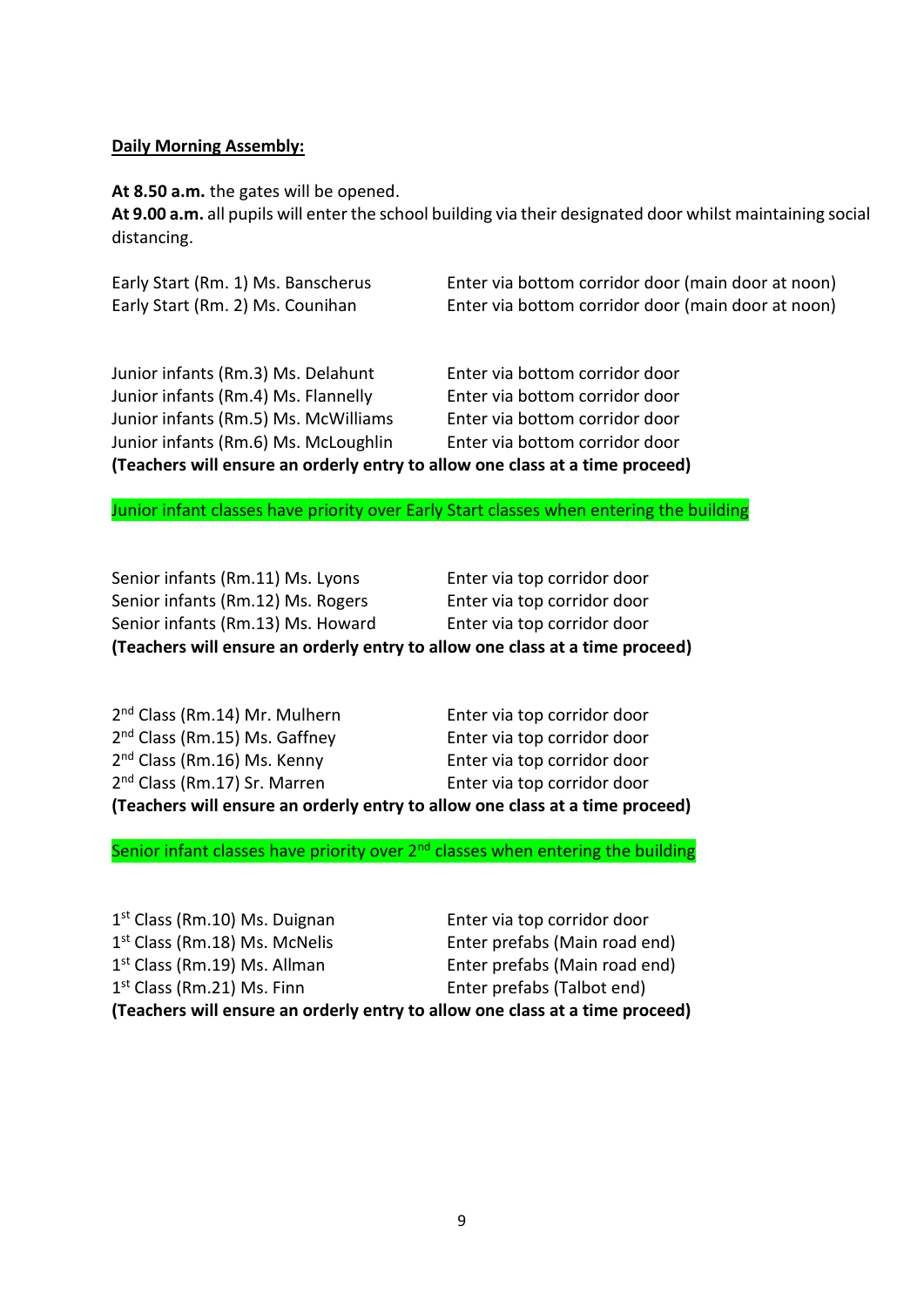#### **Daily Dismissal: Staggered Arrangements**

**11.30 a.m.**  Early Start (Rm. 1) Ms. Banscherus Exit via bottom corridor door Early Start (Rm. 2) Ms. Counihan Exit via bottom corridor door

### **1.36 p.m./1.40 p.m.** Junior infants (Rm.3) Ms. Delahunt Exit via bottom corridor door Junior infants (Rm.4) Ms. Flannelly Exit via bottom corridor door Junior infants (Rm.5) Ms. McWilliams Exit via bottom corridor door Junior infants (Rm.6) Ms. McLoughlin Exit via bottom corridor door **(Teachers will ensure an orderly exit to allow one class at a time proceed)**

| 1.36 p.m./1.40 p.m.                                                         |                            |  |
|-----------------------------------------------------------------------------|----------------------------|--|
| Senior infants (Rm.11) Ms. Lyons                                            | Exit via top corridor door |  |
| Senior infants (Rm.12) Ms. Rogers                                           | Exit via top corridor door |  |
| Senior infants (Rm.13) Ms. Howard                                           | Exit via top corridor door |  |
| (Teachers will ensure an orderly exit to allow one class at a time proceed) |                            |  |

| 2.30 p.m.                          |                               |
|------------------------------------|-------------------------------|
| Early Start (Rm. 1) Ms. Banscherus | Exit via bottom corridor door |
| Early Start (Rm. 2) Ms. Counihan   | Exit via bottom corridor door |

### **2.36 p.m./2.40 p.m.**

| (Teachers will ensure an orderly exit to allow one class at a time proceed) |                            |  |
|-----------------------------------------------------------------------------|----------------------------|--|
| 2 <sup>nd</sup> Class (Rm.17) Sr. Marren                                    | Exit via top corridor door |  |
| 2 <sup>nd</sup> Class (Rm.16) Ms. Kenny                                     | Exit via top corridor door |  |
| 2 <sup>nd</sup> Class (Rm.15) Ms. Gaffney                                   | Exit via top corridor door |  |
| 2 <sup>nd</sup> Class (Rm.14) Ms. Mulhern                                   | Exit via top corridor door |  |

#### **2.36 p.m./2.40 p.m.**

| (Teachers will ensure an orderly exit to allow one class at a time proceed) |                                 |  |
|-----------------------------------------------------------------------------|---------------------------------|--|
| 1st Class (Rm.21) Ms. Finn                                                  | Exit via prefabs (Talbot end)   |  |
| 1st Class (Rm.19) Ms. Allman                                                | Exit via prefabs (railing end)  |  |
| 1st Class (Rm.18) Ms. McNelis                                               | Exit via prefabs (railings end) |  |
| 1 <sup>st</sup> Class (Rm.10) Mr. Duignan                                   | Exit via top corridor door      |  |

**From the beginning of the 2021/2022, as a specific strategy to elevate congestion during daily dismissal, junior infant and senior infant classes will exit in two waves: two classes per class grouping will exit upon the first bell at 1.36 p.m. and the next two classes will exit at**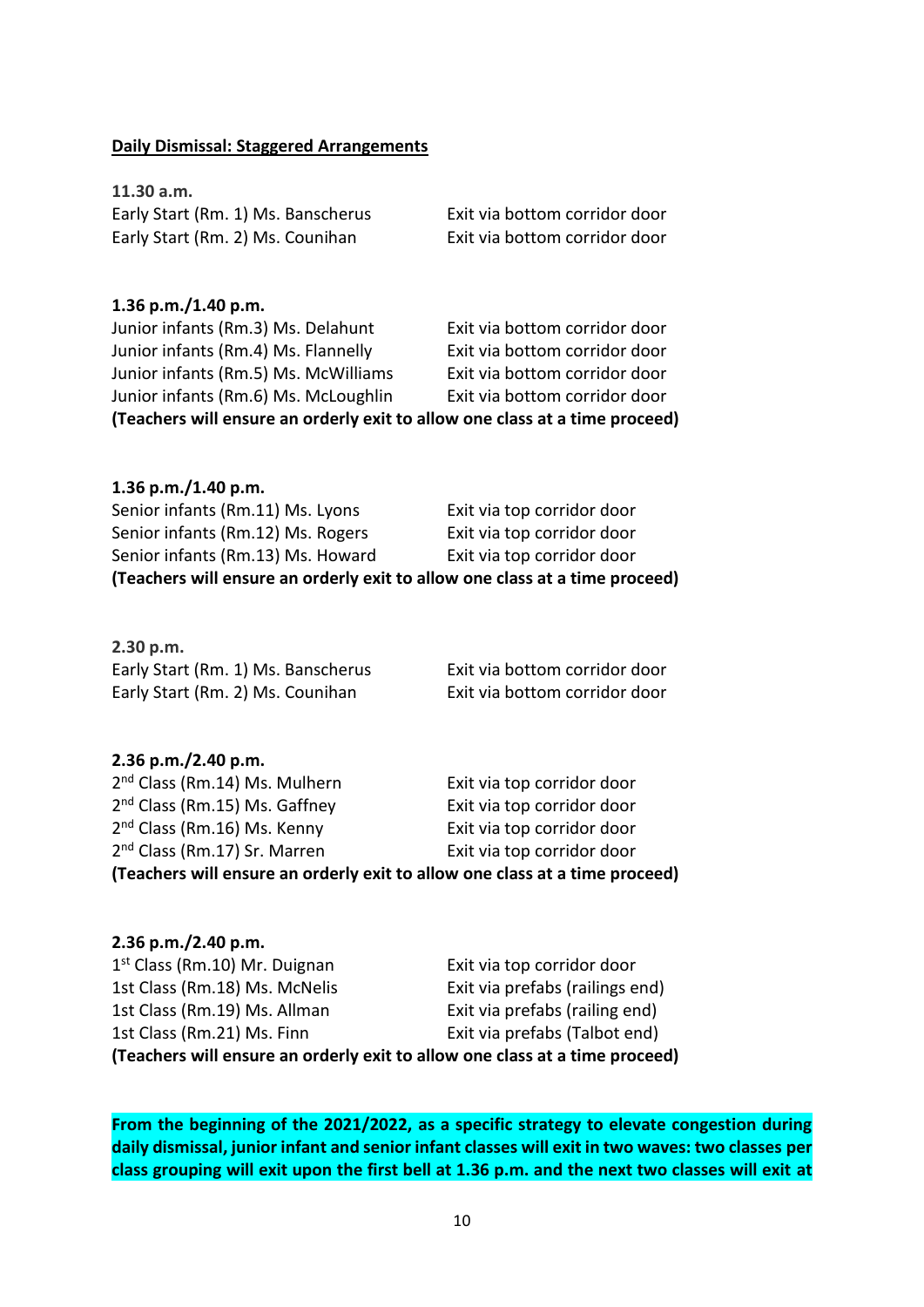### **the second bell at 1.40 p.m. This system will be replicated for 1st and 2nd classes at 2.36 p.m. and 2.40 p.m.**

### **Wet Morning Supervision**

The principal/deputy principal will determine if the weather warrants the children being brought inside the school building at assembly time. This decision will be announced on the intercom just before 8.50 a.m.

Designated members of the In-school management team (and other designated staff) will supervise the entrance points to the school - **only pupils will be admitted.** SNA staff will assist pupils in finding their room. A pairing of SNAs will be assigned to each of the corridors for this purpose.

Pupils will be allowed to enter their classroom and should immediately take their seat - pupils lining up outside their classrooms, in the corridor and at close proximity, is no longer permitted.

As part of the school's Croke Park Hours allocation, class teachers will be in their rooms on wet mornings from 8.50 a.m. to provide added supervision.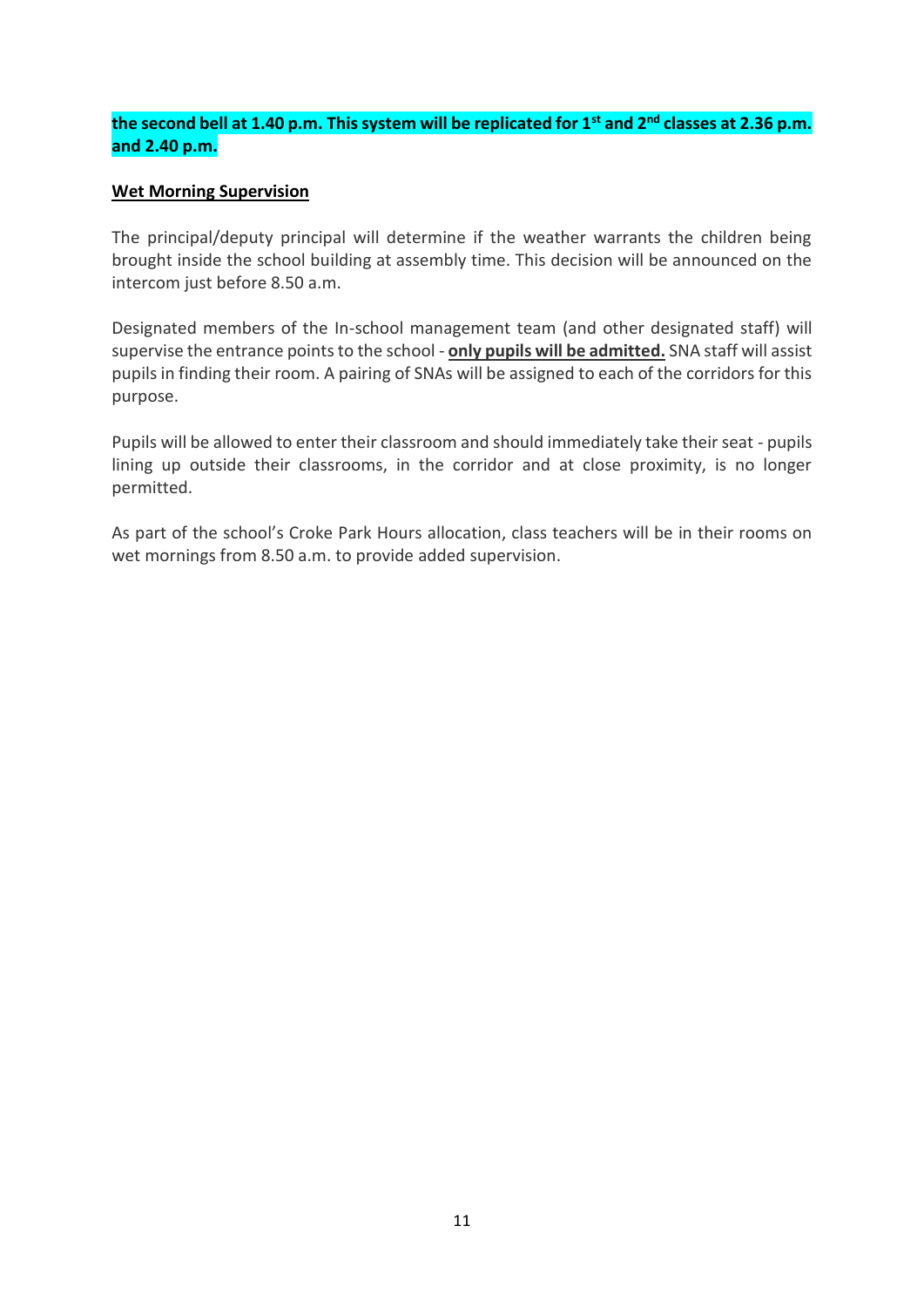# **SECTION FIVE: INTERNAL ORGANISATION**

### **General Principles:**

- The school will implement the pod/bubble/team approach as advocated by the Department of Education & Skills.
- Pupils seated at the same group will form a pod pods should be 1 metre apart from each other and, where possible, individual pupils in the pod should be 1 metre apart.
- A pod should have no more than six members.
- Teachers will consult with provided DES guidance when laying out their classroom. The guidance ("*Illustrative Classroom Layouts*" and "*Checklist for Maintaining Physical Distance in the Classroom*") is available at [https://www.gov.ie/en/publication/a0bff](https://www.gov.ie/en/publication/a0bff-reopening-our-primary-and-special-schools/)[reopening-our-primary-and-special-schools/](https://www.gov.ie/en/publication/a0bff-reopening-our-primary-and-special-schools/)
- Equipment should not be shared between pods unless it has been thoroughly wiped down.
- Items such as pencils, crayons and rubbers should not be shared between pupils each pupil will be given their own supply.
- The full class will form a bubble.
- Each Early Start grouping (AM and PM) is an independent bubble.
- Considerable efforts will be made to ensure that bubbles within the school do not interact.
- $\bullet$  A team is formed by two bubbles although the pupils in the two bubbles will not mix, the two teachers will facilitate each other for supervision and dealing with other unanticipated intrusions.
- Some teams will be supplemented by a Special Needs Assistant (SNA) and/or a Special Education Teacher (SET).
- SNAs and SETs are confined to no more than two bubbles, other than in a very small number of unavoidable instances.
- A small number of key school staff (e.g. principal, deputy principal, home-school community liaison co-ordinator and specific members of the in-school management team) may visit across bubbles and teams. Such visits should only be when absolutely necessary.
- The SET team will decide on the combination of in-class and withdrawal support to be utilised from 31<sup>st</sup> January 2022 onwards for pupils with a special educational need.
- Each class teacher will provide the principal with a complete list of their pod composition upon reopening on 6<sup>th</sup> January 2022. This will be stored securely for possible future use.

### **Teams and allocated Staff:**

Team One AM: Ms. Banscherus & Ms. Cambell (Morning Group). Team One PM: Ms. Banscherus & Ms. Cambell (Afternoon Group).

Team Two AM: Ms. Counihan & Ms. Burke (Morning Group). Team Two PM: Ms. Counihan & Ms. Burke (Ms. Cambell) (Afternoon Group).

Team Three: Ms. Delahunt, Ms. Flannelly, Mrs. Dalton & A. Dunne\*. Team Four: Ms. McWilliams, Ms. McLoughlin, Mr. Carney/Ms. MacMahon & A.M. Callaghan.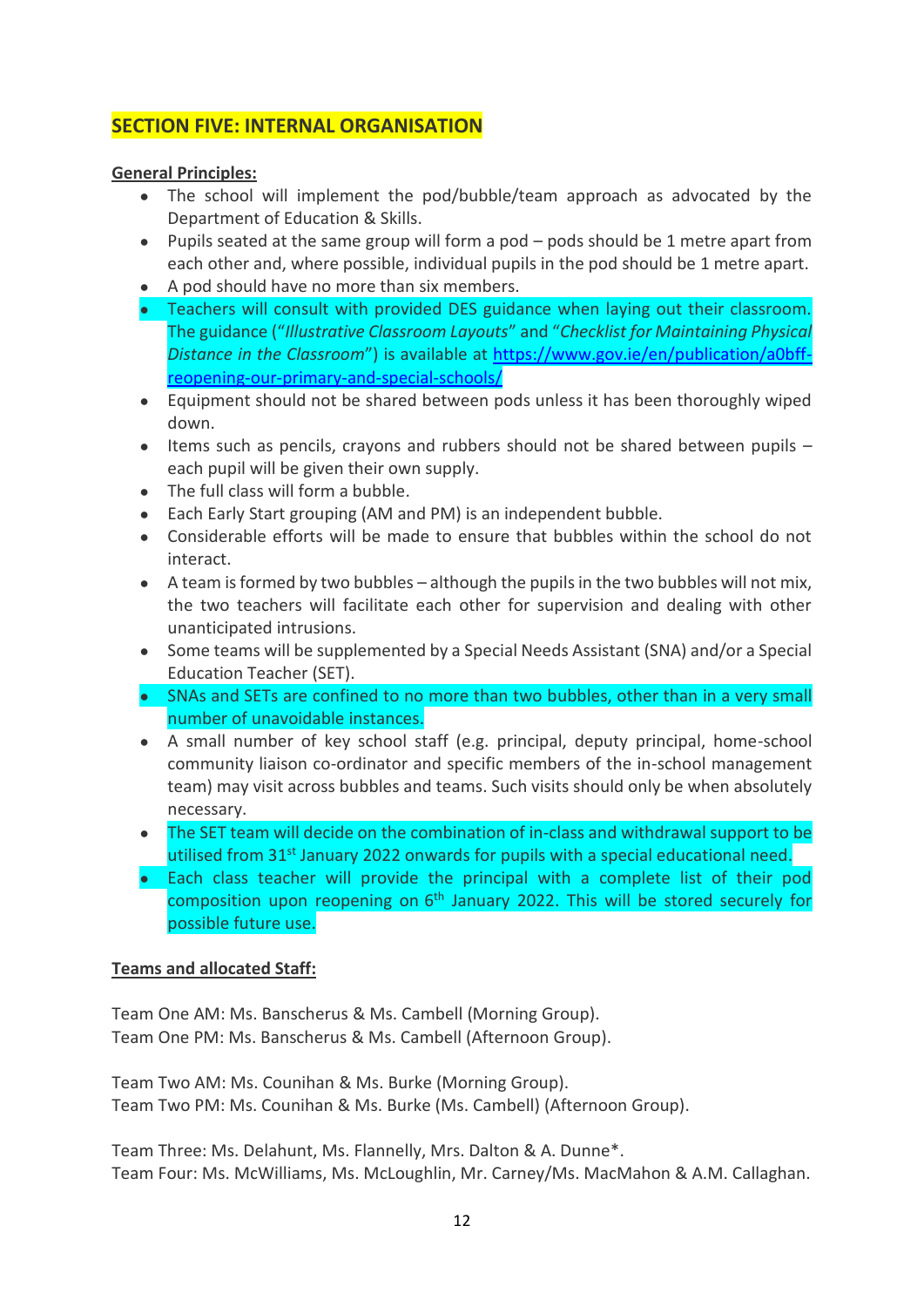Team Five:, Ms. Lyons, N. Banscherus, Ms. Watts. Team Six: Ms. Rogers, Ms. Howard, Ms. Troy/Ms. Finan & M. Condon.

Team Seven: Ms. Gaffney, Ms. Mulhern, Ms. Neary, Ms. Ronaghan & N. Treacy. Team Eight: Sr. Marren, Ms. Kenny, Ms. Ward, Ms. Troy/Ms. Finan & S. Browne.

Team Nine: Ms. Allman, Ms. McNelis, Ms. Watts, N. Banscherus, K. Denton\*, M. Condon, A.M. Callaghan & S. Coffey\*. Team Ten: Mr. Duignan,Ms. Finn & Ms. Coughlan, S. O'Shaughnessy\*

• SNA assigned to only one room within the team.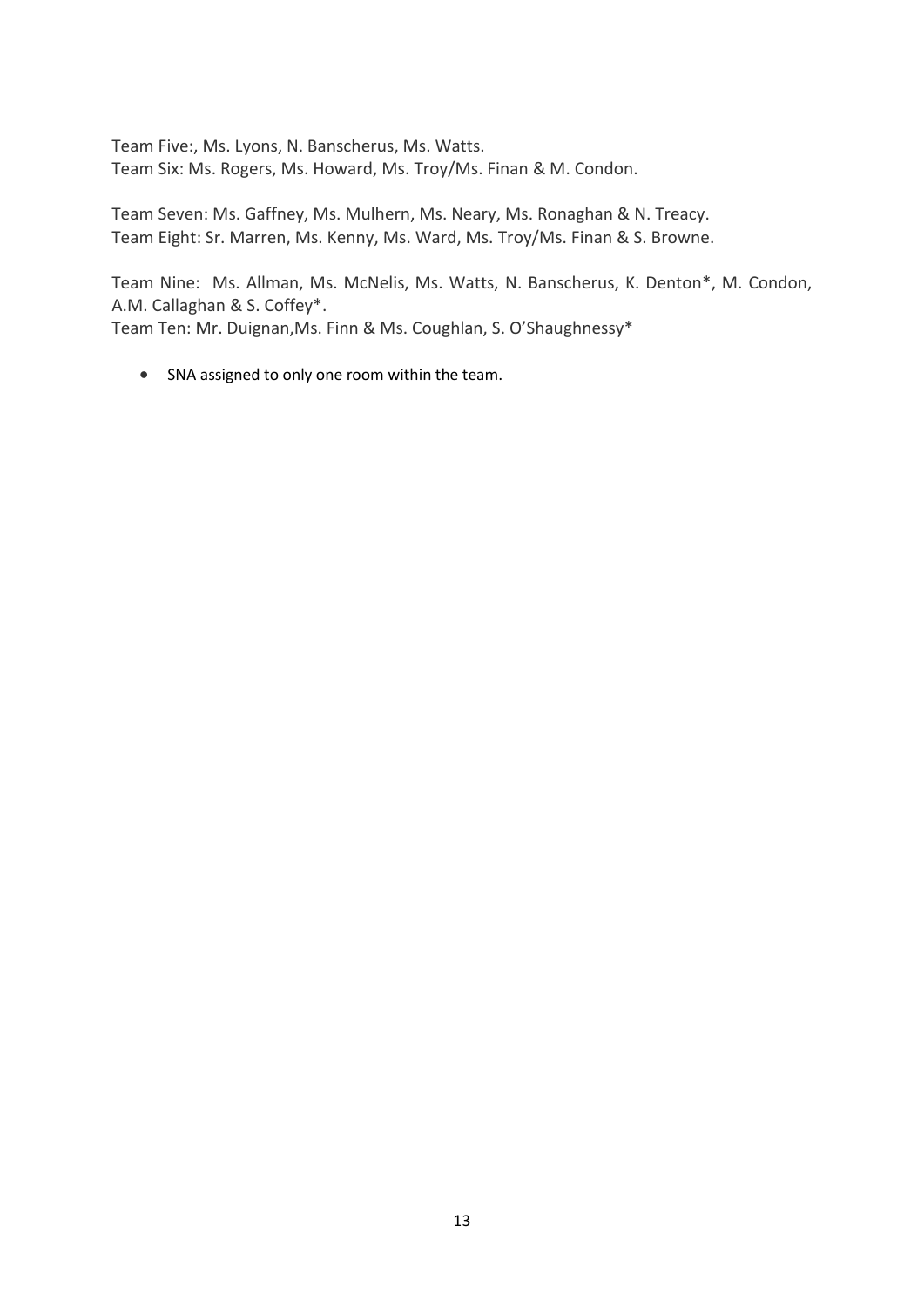# **SECTION SIX: BREAK TIMES**

### **General Principles:**

- The school aims to minimise contact between bubbles during break time a staggered approach to breaks times is the best means to achieve this.
- The monthly yard rota has been modified to reflect the new arrangement.
- Teachers will provide approx. forty minutes yard supervision per allocated today to achieve this.
- Teachers from the particular class level will, in the main, provide the supervision for pupils from their own corridor. SET teachers will be consistently allocated to the same yard. Each teacher will be responsible for supervising two classes, with the exception of the senior infant yard which will have three classes per supervising teacher.
- The traditional junior infant, middle and top yards will each be sub-divided into two smaller sub-yards. This means that the school has six play spaces at its disposal.
- Only one bubble (class) will be allocated into one of the six available sub-yards. There should be no mixing between classes.
- Class teachers within the team structure will facilitate each other's break on their allocated yard day.
- SNA morning break will be arranged locally with the principal.
- SNA lunch break will be arranged locally with the principal.
- All of the arrangements set out in this section were reviewed at the end of September and December 2020, in June 2021, and August and December 2021.

### **Breaks/Yard Times:**

 $\bullet$  Junior Infants will be: 10.20 a.m.-1030am and 10.35am -10.45am – (two classes only) **and** 12.00p.m. – 12.25 p.m. & 12.30 p.m. – 12.55 p.m. (two classes only) Senior Infant yard times will be: 10.20 a.m.  $-$  10.30 a.m. and 11.30 a.m. - 11.55 a.m. **•** 1<sup>st</sup> Class yard time will be: 10.50 a.m.  $-$  11.00 a.m. and 12.30  $-$  12.55 p.m.  $\bullet$  2<sup>nd</sup> class yard time will be: 10.35 a.m.  $-$  10.45 a.m. and 12.00 p.m.  $-$  12.25 p.m. ● All children will be given five minutes eating time prior to both yard visits (Alternatively infant teachers will have the flexibility to allow their pupils eat after their yard time if they so wish) ● Staff should note that the intercom bell will not signal at the beginning and end of yard time. Personal time-keeping is essential.

### **Staffroom/Kitchen Access:**

- Staff can prepare and consume food in four different locations:
	- o The identified staff room (maximum of 6 occupants)
	- o The kitchenette adjacent to the hall (maximum of 3 occupants)
	- o The Parents Room/Kitchen (maximum of 6 occupants)
	- o Room 7B (maximum of 4 occupants)
- If a staff member notes that the maximum number in any of these rooms has been reached, they should not enter that room.
- Staff are allocated as follows:
	- o Early Start staff: Room 7B
	- o Junior Infant Corridor (incl. allocated SET & SNAs): Room 7B
	- o Senior Infant Corridor (incl. allocated SET & SNAs): Staff room/Kitchenette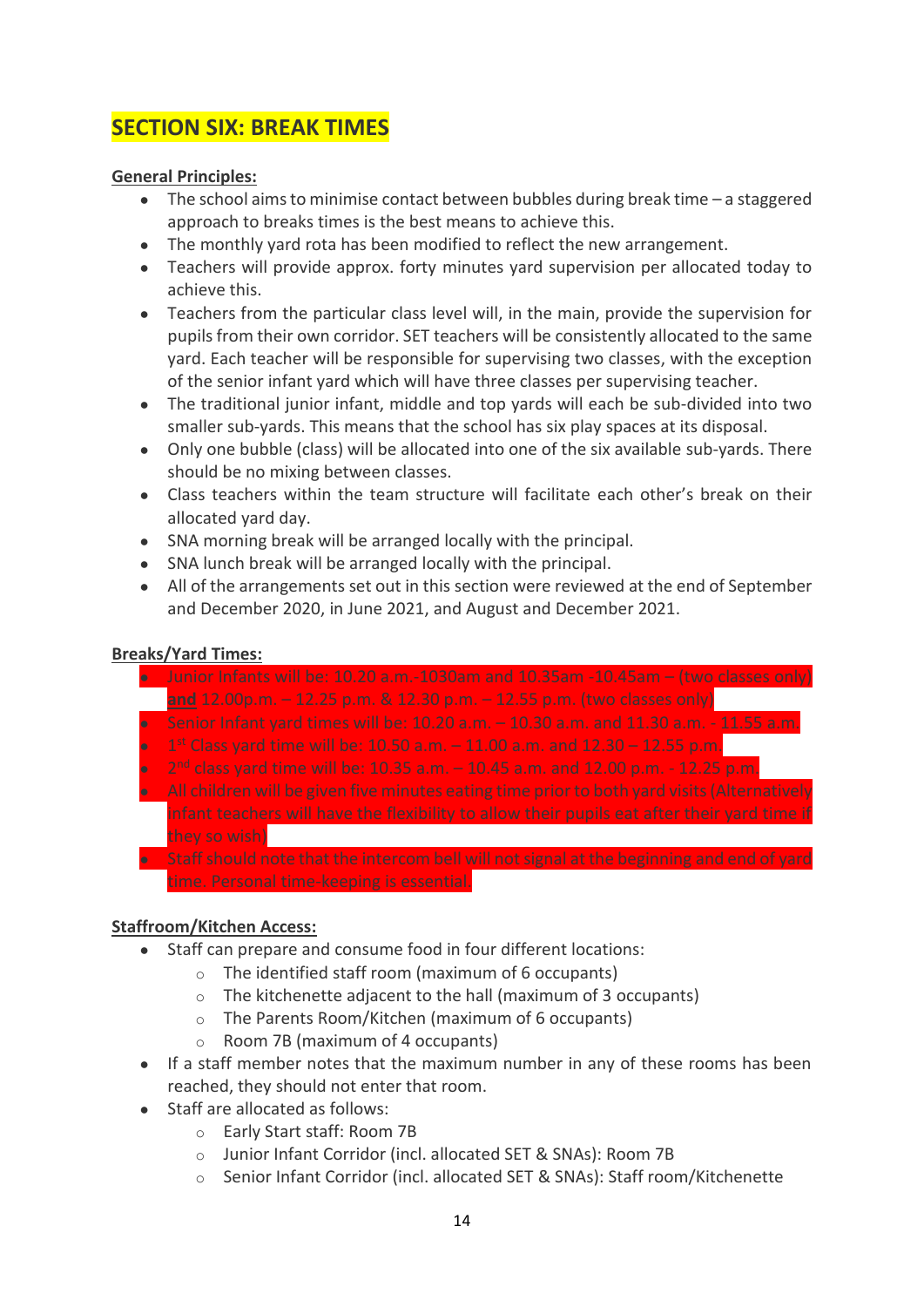- o 1<sup>st</sup> class corridor (incl. allocated SET & SNAs): The Parents Room/Kitchen
- o 2<sup>nd</sup> class corridor (incl. allocated SET & SNAs): Staff room
- o Secretary: Staff room.
- o Caretaker/On-call cleaner: Kitchenette

### **Toilet Facilities (Hand washing):**

There is a requirement for access to hand washing facilities after activities that are likely to soil hands, for example playing outside or certain sporting activities as hand sanitiser does not work on dirty hands.

Handwashing facilities are available in each classroom for adults and pupils.

Staff are particularly asked to wash their hands when entering and exiting the building, and during regular intervals each day. There is also a recommendation to wash/sanitize hands when entering and exiting vehicles.

Additionally, multiple staff bathrooms (all with warm-water washing facilities) are available at various locations:

- o Adjacent to the secretary's office
- o The disabled-access bathroom adjacent to Early Start
- o The staff toilets at the prefabs

Under no circumstance should members of the public be allowed to access these toilets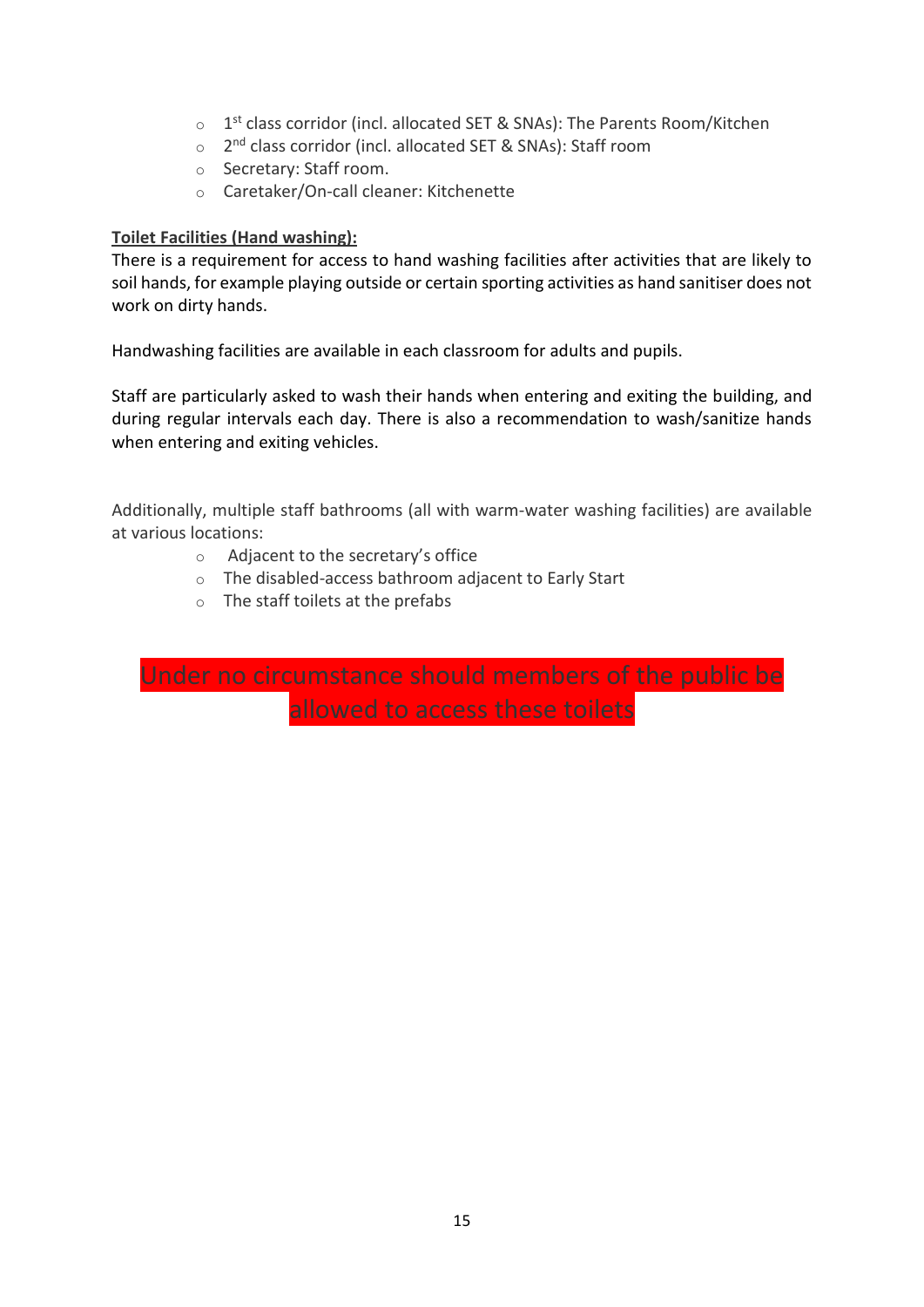# **SECTION SEVEN: ADDITIONAL SAFEGUARDS/PROTOCOLS**

### **Other Responsibilities for Parents/Guardians:**

- Parents/Guardians are to ensure that their child knows and uses the protocols around coughing/sneezing/use of tissues/hand sanitisers prior to returning to school.
- Parent/Guardians must co-operate with the school's "Nothing in, Nothing Out" policy – school bags should stay at home. All required equipment is kept at school (only to be changed in exceptional circumstances). This specific measure will be reviewed at the end of term two
- .
- Children are to go to the bathroom **before** they leave home for school daily.
- Children are to wash their hands **before** leaving for school

### **Uniforms:**

- Children's uniforms must be clean and washed regularly as a child may have coughed or sneezed into their sleeve as per coughing protocols.
- Parents/Guardians should change their child's uniform at least twice during the week and they must be washed after use. This can include the PE uniforms
- It is recommended that all children have two jumpers.
- Velcro shoe strappings are recommended for junior school children.
- The school will exercise a common-sense approach to pupils who occasionally present without their complete uniform due to washing.

### **Protocols if a child becomes unwell/presents as a suspected case of COVID-19 at school:**

*The school principal, deputy principal or assistant principal will be the primary responder. He/she will assume responsibility for ensuring that all aspects of the protocol to deal with suspected cases have been adhered to.*

- Step 1: Confirm identity of suspected case with reporting teacher/staff member.
- Step 2: Remind teacher/staff member of protocol when dealing with a suspected case (personal precautions, isolation within room, giving face mask, asking the child to take their belongings, telling the child what will happen next, providing reassurance).
- Step 3: Request school secretary/HSCL Co-ordinator to contact parent/guardian immediately and inform them of the collection point for their child. Confirm the location of isolation room to be used with school secretary/HSCL Co-ordinator. The school secretary will contact the on-call cleaner.
- Step 4: Use intercom to request that corridors are cleared (if necessary). No movement outside any room is permitted until a further announcement is made over the intercom.
- Step 5: Put on PPE (as appropriate)
- Step 6: Collect pupil at classroom door  $-$  provide reassurance to pupil  $-$  provide a 2m gap during escort – bring to isolation room – maintain visual presence as much as possible.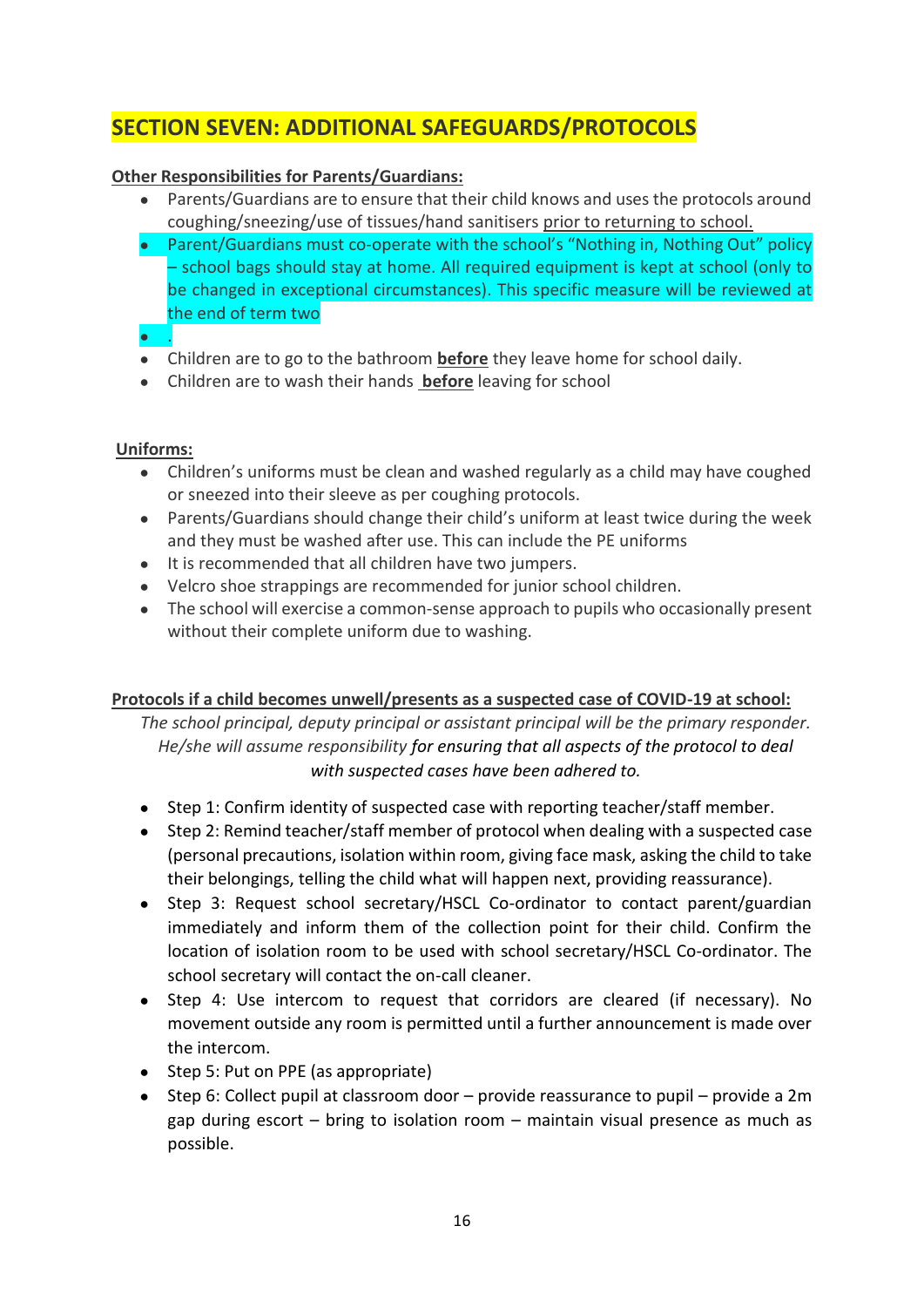- Step 7: Provide a quick briefing to parent/collecting adult. Remind them that under no circumstances should they use public transport. Direct them to contact their GP immediately upon arrival at home. Maintain social distance during this interaction.
- Step 8: Remove PPE and disinfect/discard as required.
- Step 9: Announce that movement within the school is once again permitted (not for the class where the suspected case originated), noting that the used isolation room is out of bounds.
- Step 10: Seek verbal confirmation from the on-call cleaner that the isolated room has been treated.
- **Step 12: Communicate HSE advice to affected school staff and prepare any arising communications to parents/guardians and/or the wider school community (as required).**
- Step 13: The school staff involved in dealing with the incident will later review the effectiveness and efficiency of the response, and whether or not any learnings can be taken from the situation.
- Step 14: Follow up with the parent/guardian of the suspected case after an appropriate period of time has elapsed.

### **If there is a suspected or confirmed case of COVID-19 in school – Public Health advice is subject to change:**

# **Antigen Testing of asymptomatic children in primary school pods where a confirmed case of COVID-19 is identified. Updated on 25 November 2021**

- Parents and guardians are requested to inform the principal immediately if their child has a positive (detected) COVID-19 PCR test result. The school principal will then contact the parents or guardians of the other children in the relevant pod and advise them how they can request antigen tests for their child should they wish to. Any identifying details of the confirmed case will not be shared.
- If two or more positive COVID-19 cases arise in a class, within a seven-day period, outside of a single pod, antigen testing is offered to the full class. The principal informs parents or guardians of children in the relevant pod by text message (followed by letter/email), that they are able to request antigen tests for their child, providing the school roll number, for parents to be able to access the antigen tests.
- All children in the pod can continue to attend school as long as they remain asymptomatic and they do not have a positive COVID-19 antigen or PCR test result.
- It is really important that anyone with any respiratory symptoms should self-isolate at home and get a COVID-19 PCR test. Even if a child's COVID-19 test is negative, if they continue to have respiratory symptoms they should not go to school as they may spread other viral infections.
- The National Public Health Emergency team (NPHET) has different advice for unvaccinated people of all ages, including children who are identified as close contacts in a household setting. If a case is within a household, all unvaccinated children less than13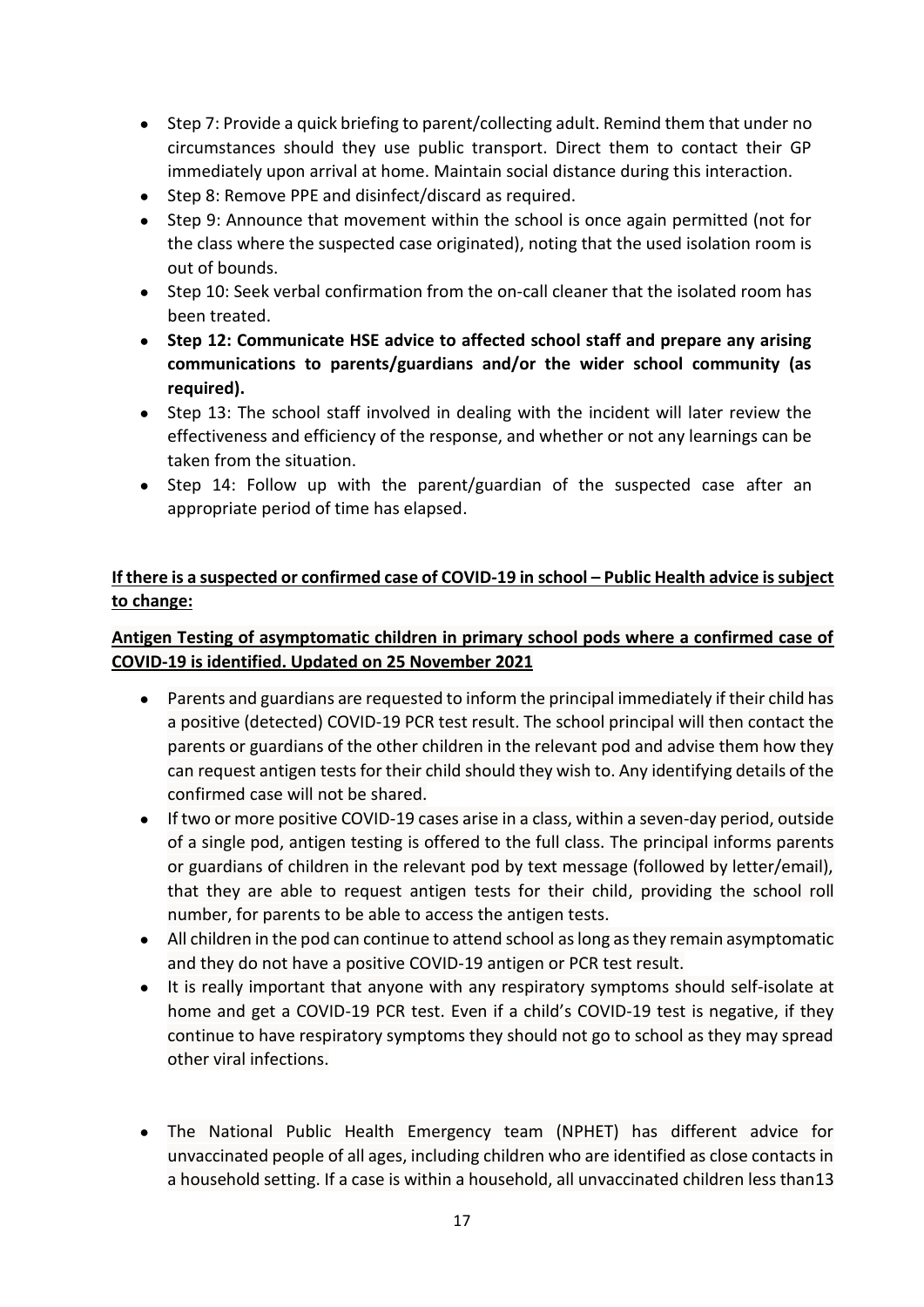years of age must restrict their movements and get a COVID-19 PCR test on day 0 and day 10.

- As an additional precautionary measure for staff working in the classroom where there is a confirmed case in a pod, an SNA or teacher working closely with children in the pod may also avail of the antigen tests and request them in the same way as parents/guardians are instructed. Where there is an additional case in a second pod within seven days, then the class teacher and other staff members working in the classroom may request the antigen tests through the Freephone number. This is an entirely voluntary measure and staff should continue to attend the workplace unless they develop symptoms or receive a detected result on the antigen test.
- An assessment will be undertaken by HSE public health staff where there is an outbreak in a school.
- Advice on the management of children and staff who came into contact with the person will be based on this assessment.
- Symptomatic people should self-isolate and arrange to get tested for COVID-19. Confirmed COVID-19 cases should continue to self-isolate at home for a minimum of 14 days and should not return to school until they are advised that it is safe to do so. Close contacts of a confirmed case (their partner/family members) should be notified and go home if at work and restrict their movements for 14 days. They should not attend work during that time.

### **Children in High Risk Groups:**

Parents/Guardians should seek advice from their GP/Specialist if they think their child is in a high risk group. They must make an informed decision if it is safe for their child to return to school in January 2022. They should inform the principal of the advice given. If there are any parents/guardians who have concerns about their child's health, please contact the principal on 01-4571306.

### **Use of Face Masks:**

It is currently not recommended in Ireland for children in classes up to second class to wear face masks as a mitigation strategy against the transmission of the coronavirus. If a parent/guardian wishes their child to wear a mask, this will be permitted. School staff will not be responsible for the fitting, removal or maintenance of this mask.

Where a 2 metre distance cannot be maintained, school staff must wear a face mask/covering. School staff must wear a face mask when in communal areas such as the corridor, irrespective of maintaining a distance of greater than 2 metres. The school will provide medical grade masks in the EN16483 category to all SNAs, special education teachers and specific staff who need to be in close and continued proximity with pupils with intimate care needs.

### **Children's learning spaces:**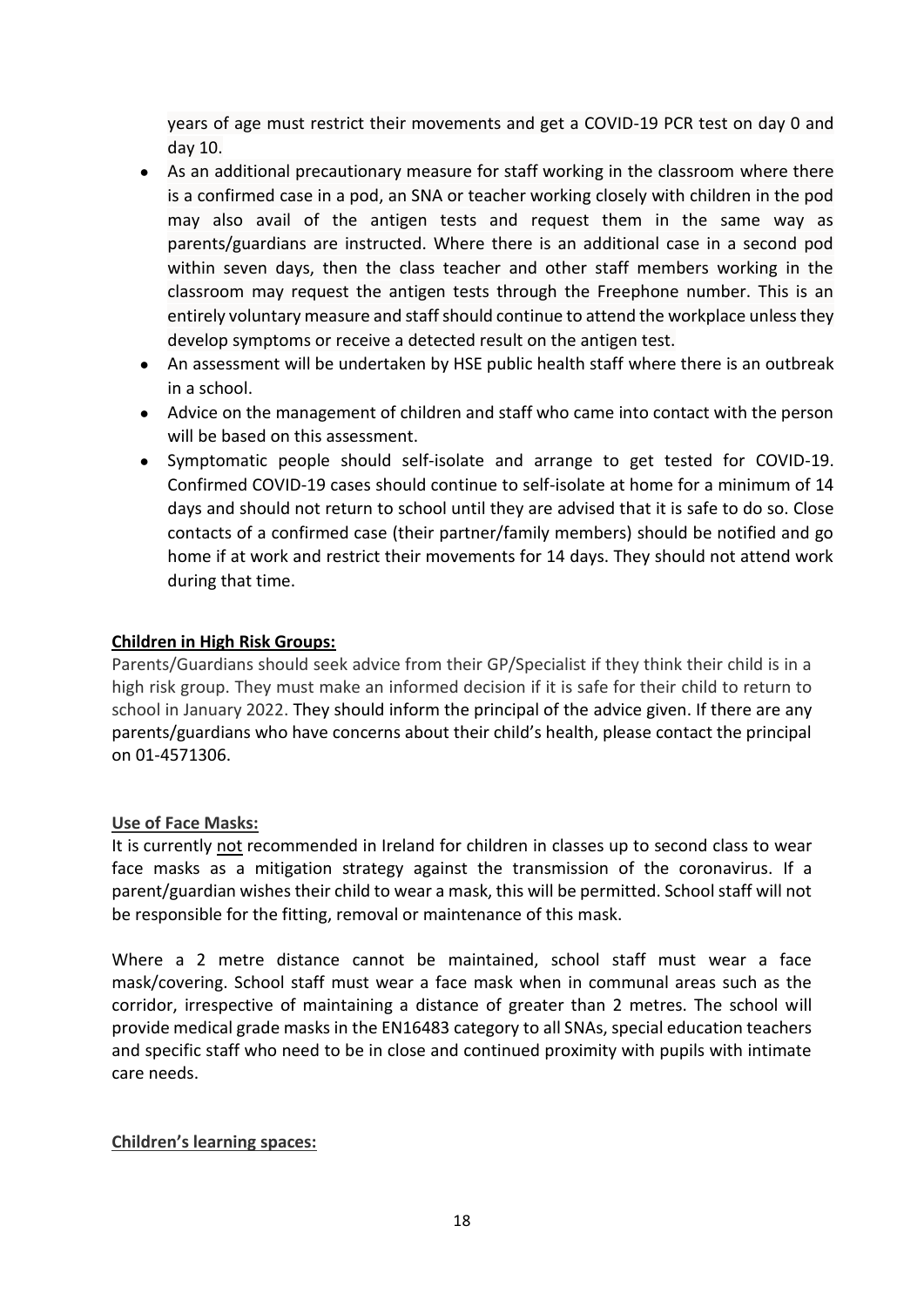All excess furniture will be removed from the classroom where possible so as to provide additional space.

### **Cleaning Arrangements:**

- Resources that can be easily cleaned will be used and toys and materials that are difficult to clean, e.g. dress up clothes or soft toys, during this temporary Covid-19 emergency will not be used.
- Pupils will hand sanitise before and after using any materials.
- Pupils will not be allowed to share materials/resources.
- Early Start classrooms will be cleaned during the turnaround time between groups each day. A member of the school cleaning team will be on site each day from 11.30 a.m. – 1.00 p.m. for this purpose; she will also to attend to communal bathrooms, eating areas and other common touch points around the building
- A revised checklist for cleaning has been circulated by the DES (August 2021). This has been given to the cleaning staff and they have been asked to incorporate all of its elements into their daily routine. Each classroom will be extensively cleaned at the end of each school day. Deep cleans are scheduled at each holiday period/prolonged closure.

### **Visitors to the School:**

If a scheduled visitor to the school is admitted to the building, they must:

- Put on a face mask before entering the building
- Sanitize their hands upon entry
- Exercise social distancing when engaging with the school office
- Wait for the Visitor Log to be fully completed. They will then be shown to their destination within the building. They must report back to reception as they are leaving the building.

In the case of deliveries, the items should be left in a safe place at the school porch. The school caretaker should then be alerted. The delivery person should not need to enter the building (unless in specific circumstances) but should be directed to use the intercom to confirm their delivery.

### **Guidance on Ventilation:**

In May 2021, the DES issues enhanced guidance on ventilation in classrooms. The guidance is available at[: https://www.gov.ie/en/publication/ad236-guidance-on-ventilation-in-schools/](https://www.gov.ie/en/publication/ad236-guidance-on-ventilation-in-schools/)

From reopening on 31<sup>st</sup> August, classrooms in Scoil Nano Nagle will continue to keep windows partially open during contact time. Windows and doors will be fully opened during break times and other occasions where the room is empty. Teachers are encouraged to put in place some form of reminder system to ensure that this is done each day as part of the set routine.

The school will continue to install and utilise the CO2 monitors provided by the DES as the school year progresses. In line with the DES guidance (available at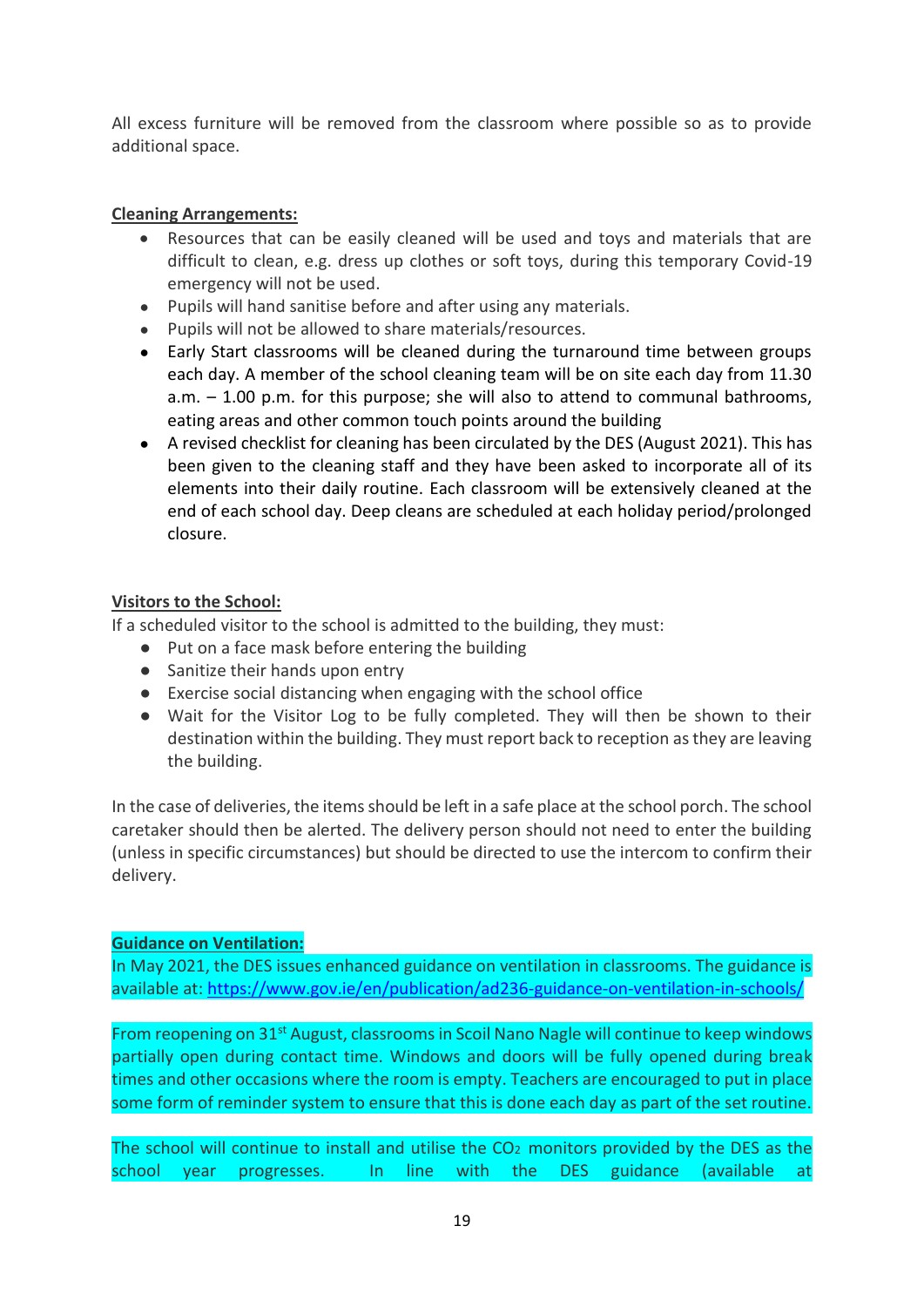[https://www.gov.ie/en/publication/ad236-guidance-on-ventilation-in-schools/\)](https://www.gov.ie/en/publication/ad236-guidance-on-ventilation-in-schools/), classrooms most likely to experience poor ventilation (depending on occupancy and location within the school building, whether prefabricated or not etc…) have been fitted out first. The monitors operate on a traffic lights system. An above average reading will trigger a set response to increase ventilation in the room.

### **Return to Work Declaration**

Prior to 6<sup>th</sup> January return date, all school staff must complete the updated "Return to Work Declaration Form". This will be pre-circulated by the school principal.

### **Staff use of Cov-19 Tracker App:**

Staff are encouraged to download the official HSE Covid-19 app to assist with the contact tracing process where applicable.

### **Lead Worker Representative:**

Given the size of the school, two co-Lead Worker Representatives from the teaching and SNA teams have been appointed for the 2021/2022 school year: Ms. Edel Fassnidge and Ms. Martina Condon. Additional information on the LWR role is available (page 7 – page 9) at: [https://www.gov.ie/en/publication/e1141-covid-19-response-plan-for-the-safe-and](https://www.gov.ie/en/publication/e1141-covid-19-response-plan-for-the-safe-and-sustainable-operation-of-primary-and-special-schools/)[sustainable-operation-of-primary-and-special-schools/](https://www.gov.ie/en/publication/e1141-covid-19-response-plan-for-the-safe-and-sustainable-operation-of-primary-and-special-schools/)

### **Personal Supports to Staff:**

Staff are directed to the Employee Assistance Service (EAS). The EAS provides advice to employees on a range of issues including wellbeing, legal, financial, bereavement, conflict, mediation etc. The EAS also provides advice and support to managers and delivers interventions to help them deal with health and wellbeing issues in the workplace.

The EAS is accessible through the dedicated **Free-phone Confidential Helpline** at **1800 411 057** and is available 24 hours a day, 365 days a year. Alternatively, text 'Hi' to 087 369 0010 to avail of EAS support on SMS & WhatsApp**.**

A significant number of personal and professional wellbeing supports for school staff are available through this DES-provided link: [https://www.gov.ie/en/publication/a0bff](https://www.gov.ie/en/publication/a0bff-reopening-our-primary-and-special-schools/#supporting-the-wellbeing-of-school-communities-as-schools-reopen)[reopening-our-primary-and-special-schools/#supporting-the-wellbeing-of-school](https://www.gov.ie/en/publication/a0bff-reopening-our-primary-and-special-schools/#supporting-the-wellbeing-of-school-communities-as-schools-reopen)[communities-as-schools-reopen](https://www.gov.ie/en/publication/a0bff-reopening-our-primary-and-special-schools/#supporting-the-wellbeing-of-school-communities-as-schools-reopen)

### **Staff Training**

Prior to the return to school on 6<sup>th</sup> January, all staff are asked to review the induction training videos which were first viewed in August 2020. There are specific videos for each grade of employee in the school: teachers, SNAs, cleaners, ancillary staff and Lead Worker Representatives. New staff will be formally required to view their specific guidance video. The suite of videos are available at:

**<https://www.gov.ie/en/publication/dd7fb-induction-training-for-reopening-schools/>**